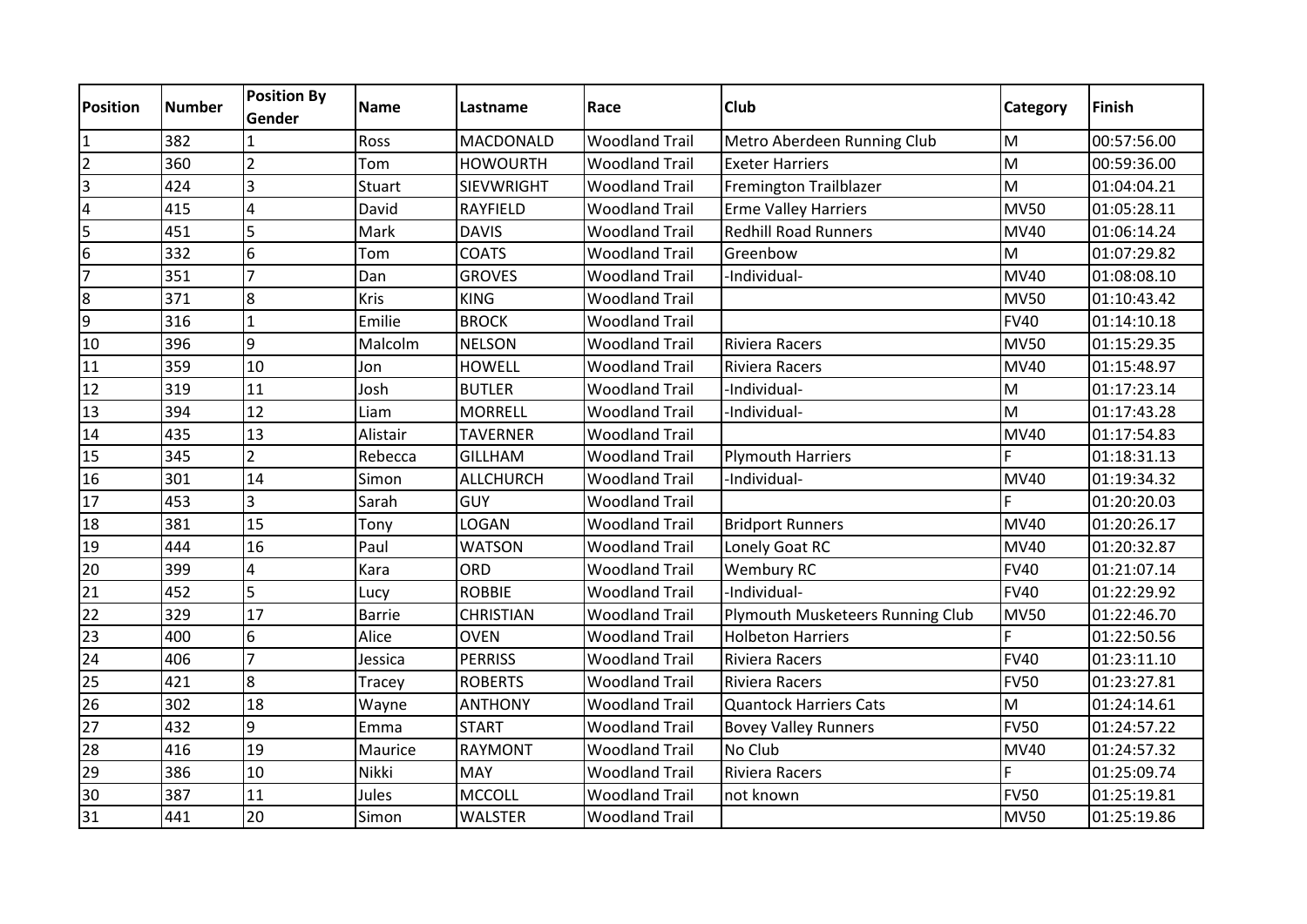| 32              | 368 | 12 | Eliska   | <b>KAPRALOVA</b> | <b>Woodland Trail</b> | Riviera Racers                 | F.          | 01:25:58.77 |
|-----------------|-----|----|----------|------------------|-----------------------|--------------------------------|-------------|-------------|
| 33              | 317 | 13 | Vivien   | <b>BROOKS</b>    | <b>Woodland Trail</b> | <b>Riviera Racers</b>          | <b>FV40</b> | 01:25:58.89 |
| 34              | 431 | 21 | Matthew  | <b>STANNARD</b>  | <b>Woodland Trail</b> | -Individual-                   | <b>MV40</b> | 01:26:15.06 |
| 35              | 430 | 14 | Elise    | <b>SPICER</b>    | <b>Woodland Trail</b> |                                |             | 01:27:07.63 |
| 36              | 427 | 15 | Natalie  | <b>SKUES</b>     | <b>Woodland Trail</b> |                                | F           | 01:27:11.61 |
| 37              | 411 | 16 | Laura    | <b>QUICK</b>     | <b>Woodland Trail</b> | <b>Riviera Racers</b>          | E           | 01:27:25.81 |
| 38              | 428 | 22 | Nicholas | <b>SMITH</b>     | <b>Woodland Trail</b> | <b>Launceston Road Runners</b> | <b>MV40</b> | 01:27:53.66 |
| 39              | 405 | 17 | Pille    | PEDMANSON        | <b>Woodland Trail</b> |                                |             | 01:28:33.62 |
| 40              | 438 | 23 | Ben      | <b>TITFORD</b>   | <b>Woodland Trail</b> | -Individual-                   | <b>MV40</b> | 01:28:53.80 |
| 41              | 385 | 18 | Cat      | <b>MATTHEWS</b>  | <b>Woodland Trail</b> |                                | <b>FV40</b> | 01:29:12.85 |
| 42              | 328 | 24 | Paul     | <b>CHINN</b>     | <b>Woodland Trail</b> | <b>Tavistock AC</b>            | <b>MV50</b> | 01:29:28.98 |
| 43              | 330 | 25 | James    | <b>CLARKE</b>    | <b>Woodland Trail</b> |                                | M           | 01:30:00.76 |
| 44              | 395 | 19 | Lucy     | <b>NELSON</b>    | <b>Woodland Trail</b> | <b>Riviera Racers</b>          | <b>FV50</b> | 01:30:34.51 |
| 45              | 365 | 26 | Oliver   | <b>JONES</b>     | <b>Woodland Trail</b> |                                | <b>MV40</b> | 01:31:11.56 |
| 46              | 308 | 20 | Katie    | <b>BENTLEY</b>   | <b>Woodland Trail</b> | <b>Plymstock Road Runners</b>  | F           | 01:31:14.07 |
| 47              | 347 | 21 | Naomi    | <b>GREENWOOD</b> | <b>Woodland Trail</b> |                                | E           | 01:33:17.85 |
| 48              | 391 | 22 | Samantha | <b>MILLER</b>    | <b>Woodland Trail</b> | <b>Axe Valley Runners</b>      | <b>FV50</b> | 01:33:58.95 |
| 49              | 341 | 23 | Rebecca  | <b>FILTNESS</b>  | <b>Woodland Trail</b> | Royal Navy Athletics Club      | <b>FV40</b> | 01:34:27.22 |
| 50              | 398 | 27 | Thomas   | ORCHARD          | <b>Woodland Trail</b> |                                | <b>MV50</b> | 01:34:46.46 |
| 51              | 300 | 24 | Lisa     | <b>ADAMS</b>     | <b>Woodland Trail</b> | -Individual-                   | <b>FV40</b> | 01:35:00.85 |
| 52              | 384 | 25 | Leazan   | <b>MASON</b>     | <b>Woodland Trail</b> | -Individual-                   | <b>FV40</b> | 01:35:02.85 |
| 53              | 331 | 26 | Fiona    | <b>COATES</b>    | <b>Woodland Trail</b> |                                | <b>FV50</b> | 01:35:06.50 |
| 54              | 312 | 28 | Keith    | <b>BOLLING</b>   | <b>Woodland Trail</b> |                                | <b>MV60</b> | 01:35:29.33 |
| 55              | 318 | 27 | Suzanne  | <b>BROWN</b>     | <b>Woodland Trail</b> | Bude Rats (Run and Tri)        | <b>FV50</b> | 01:35:45.22 |
| $\overline{56}$ | 354 | 28 | Lottie   | <b>HEARNDEN</b>  | <b>Woodland Trail</b> |                                | F           | 01:36:21.97 |
| 57              | 418 | 29 | Janet    | <b>RITCHIE</b>   | <b>Woodland Trail</b> | <b>Carn Runners</b>            | <b>FV60</b> | 01:36:55.60 |
| 58              | 379 | 29 | Stephen  | LEONARD          | <b>Woodland Trail</b> | <b>Plymstock Road Runners</b>  | <b>MV50</b> | 01:37:21.71 |
| 59              | 363 | 30 | Sara     | <b>JARMAN</b>    | <b>Woodland Trail</b> |                                | <b>FV50</b> | 01:37:42.53 |
| 60              | 413 | 31 | Georgina | <b>RAMM</b>      | <b>Woodland Trail</b> |                                | F           | 01:38:17.24 |
| 61              | 397 | 32 | Mandy    | <b>ORCHARD</b>   | <b>Woodland Trail</b> |                                | <b>FV50</b> | 01:38:23.19 |
| 62              | 372 | 33 | Emma     | <b>KYLE</b>      | <b>Woodland Trail</b> | -Individual-                   |             | 01:38:24.06 |
| 63              | 375 | 34 | Joanne   | LAURI            | <b>Woodland Trail</b> |                                | <b>FV50</b> | 01:38:26.54 |
| 64              | 417 | 35 | Alix     | <b>REYOLDS</b>   | <b>Woodland Trail</b> | <b>Torbay Tri Club</b>         | <b>FV40</b> | 01:38:26.59 |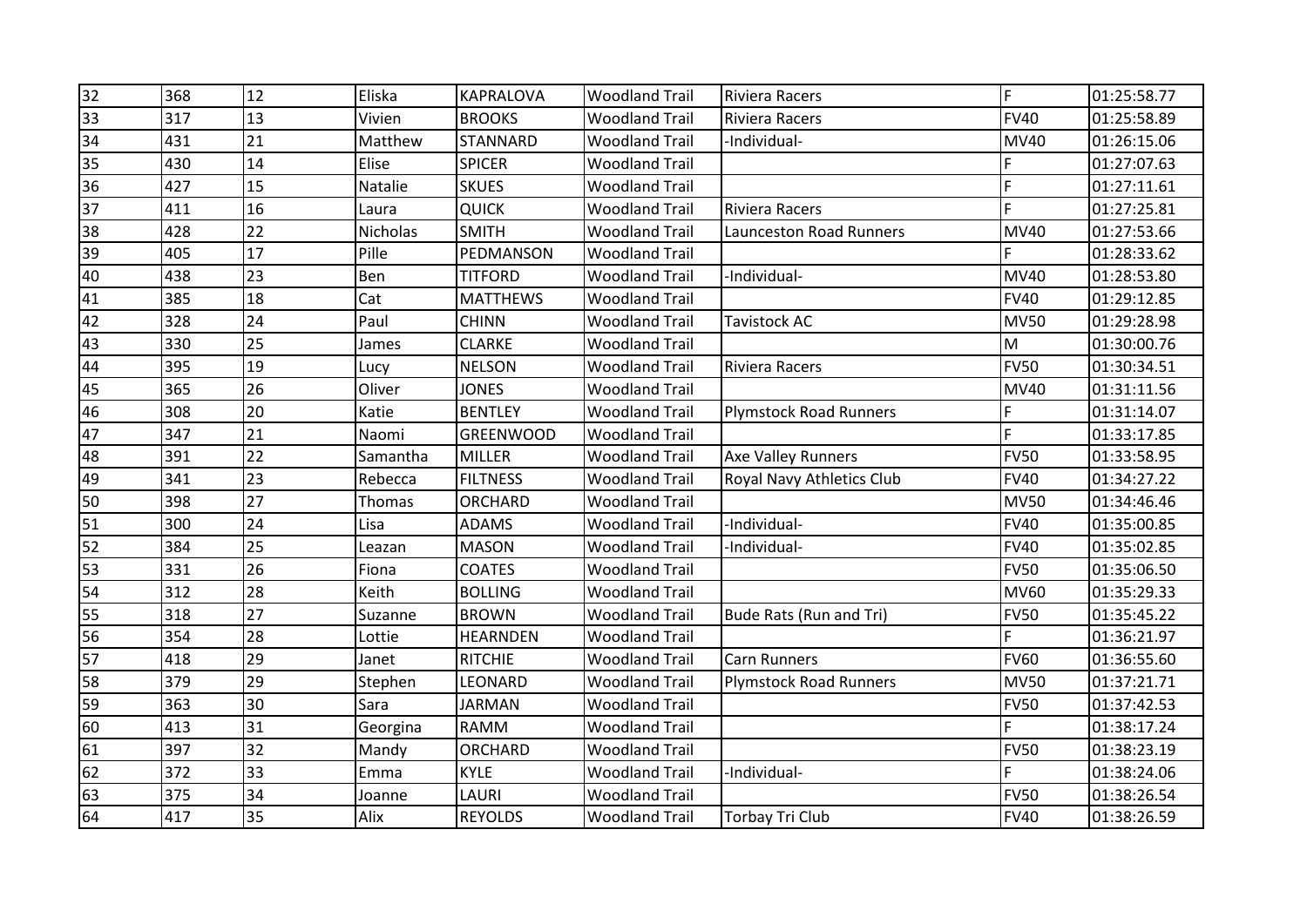| 65              | 366 | 36 | Jessica     | JORDON-WHITE     | <b>Woodland Trail</b> |                                  | F           | 01:39:32.38 |
|-----------------|-----|----|-------------|------------------|-----------------------|----------------------------------|-------------|-------------|
| 66              | 376 | 37 | Raegan      | <b>LEATHER</b>   | <b>Woodland Trail</b> | Plymouth Musketeers Running Club | E           | 01:39:48.29 |
| 67              | 383 | 30 | Steven      | <b>MARTIN</b>    | <b>Woodland Trail</b> |                                  | <b>MV50</b> | 01:39:50.78 |
| 68              | 353 | 38 | Kathryn     | <b>HAWKEN</b>    | <b>Woodland Trail</b> |                                  | <b>FV40</b> | 01:39:50.89 |
| 69              | 388 | 31 | Paul        | MCDONNELL        | <b>Woodland Trail</b> | (no club)                        | M           | 01:40:26.12 |
| 70              | 390 | 39 | Alexandra   | <b>MERCIECA</b>  | <b>Woodland Trail</b> |                                  | F           | 01:41:04.35 |
| 71              | 445 | 40 | Bernardine  | <b>WAY</b>       | <b>Woodland Trail</b> | <b>Chagford Runners</b>          | <b>FV50</b> | 01:41:16.93 |
| 72              | 403 | 41 | Lauren      | <b>PATTISON</b>  | <b>Woodland Trail</b> | St Austell Athletes Running Club | F           | 01:41:20.21 |
| 73              | 446 | 42 | Susanne     | <b>WESTGATE</b>  | <b>Woodland Trail</b> | <b>Teignbridge Trotters</b>      | <b>FV60</b> | 01:41:27.10 |
| 74              | 378 | 32 | <b>Nick</b> | LEES             | <b>Woodland Trail</b> |                                  | <b>MV60</b> | 01:41:57.83 |
| $\overline{75}$ | 412 | 43 | Holly       | <b>RADBOURNE</b> | <b>Woodland Trail</b> |                                  |             | 01:42:11.38 |
| 76              | 407 | 44 | Becci       | <b>PINE</b>      | <b>Woodland Trail</b> | <b>Erme Valley Harriers</b>      | F           | 01:42:13.60 |
| $\overline{77}$ | 337 | 45 | Louise      | <b>DOWLER</b>    | <b>Woodland Trail</b> | -Individual-                     | F           | 01:42:14.31 |
| 78              | 426 | 46 | Elizabeth   | <b>SINCLAIR</b>  | <b>Woodland Trail</b> |                                  | E           | 01:42:14.66 |
| 79              | 349 | 47 | Sarah       | <b>GRIGGS</b>    | <b>Woodland Trail</b> | <b>TriMoore Coaching</b>         | <b>FV40</b> | 01:43:00.62 |
| 80              | 348 | 33 | Gareth      | <b>GRIGGS</b>    | <b>Woodland Trail</b> |                                  | <b>MV40</b> | 01:43:00.74 |
| 81              | 401 | 34 | Jeremy      | <b>PARSONS</b>   | <b>Woodland Trail</b> | Old Geezers                      | <b>MV70</b> | 01:43:40.93 |
| 82              | 350 | 35 | Benjamin    | <b>GROVES</b>    | <b>Woodland Trail</b> |                                  | <b>MV40</b> | 01:44:11.35 |
| 83              | 410 | 48 | Helen       | <b>PRICE</b>     | <b>Woodland Trail</b> | -Individual-                     | <b>FV40</b> | 01:44:39.38 |
| 84              | 374 | 36 | <b>Nick</b> | LANE             | <b>Woodland Trail</b> | <b>Tavistock AC</b>              | M           | 01:44:50.26 |
| 85              | 373 | 49 | Jenny       | LANE             | <b>Woodland Trail</b> |                                  | F           | 01:44:52.56 |
| 86              | 369 | 37 | Oliver      | <b>KEENE</b>     | <b>Woodland Trail</b> | <b>Burnham Joggers</b>           | <b>MV60</b> | 01:46:36.48 |
| 87              | 315 | 38 | Darren      | <b>BRIDLE</b>    | <b>Woodland Trail</b> | The Orcs                         | <b>MV40</b> | 01:46:53.00 |
| 88              | 323 | 50 | Emma        | <b>CAMP</b>      | <b>Woodland Trail</b> | -Individual-                     | F           | 01:47:26.92 |
| 89              | 357 | 51 | Elizabeth   | <b>HOLDEN</b>    | <b>Woodland Trail</b> | <b>Storm Plymouth</b>            | d           | 01:48:29.10 |
| 90              | 440 | 52 | Elle        | <b>VUITTON</b>   | <b>Woodland Trail</b> |                                  | <b>FV50</b> | 01:48:39.53 |
| 91              | 310 | 53 | Alison      | <b>BOGHURST</b>  | <b>Woodland Trail</b> |                                  | <b>FV50</b> | 01:48:58.44 |
| 92              | 377 | 54 | Emma        | <b>LEES</b>      | <b>Woodland Trail</b> |                                  | <b>FV50</b> | 01:48:58.86 |
| 93              | 356 | 55 | Vicky       | <b>HICKS</b>     | <b>Woodland Trail</b> |                                  | <b>FV50</b> | 01:48:59.40 |
| 94              | 442 | 56 | Charlotte   | <b>WALTON</b>    | <b>Woodland Trail</b> | (no club)                        | <b>FV40</b> | 01:48:59.40 |
| 95              | 450 | 57 | Jackie      | YOUELL           | <b>Woodland Trail</b> | <b>Ricky Running Sisters</b>     | <b>FV60</b> | 01:49:00.13 |
| 96              | 439 | 58 | Julie       | <b>TOWERS</b>    | <b>Woodland Trail</b> |                                  | <b>FV60</b> | 01:49:00.74 |
| 97              | 340 | 59 | Vicky       | <b>FERN</b>      | <b>Woodland Trail</b> | <b>Ricky Running Sisters</b>     | <b>FV60</b> | 01:49:00.95 |